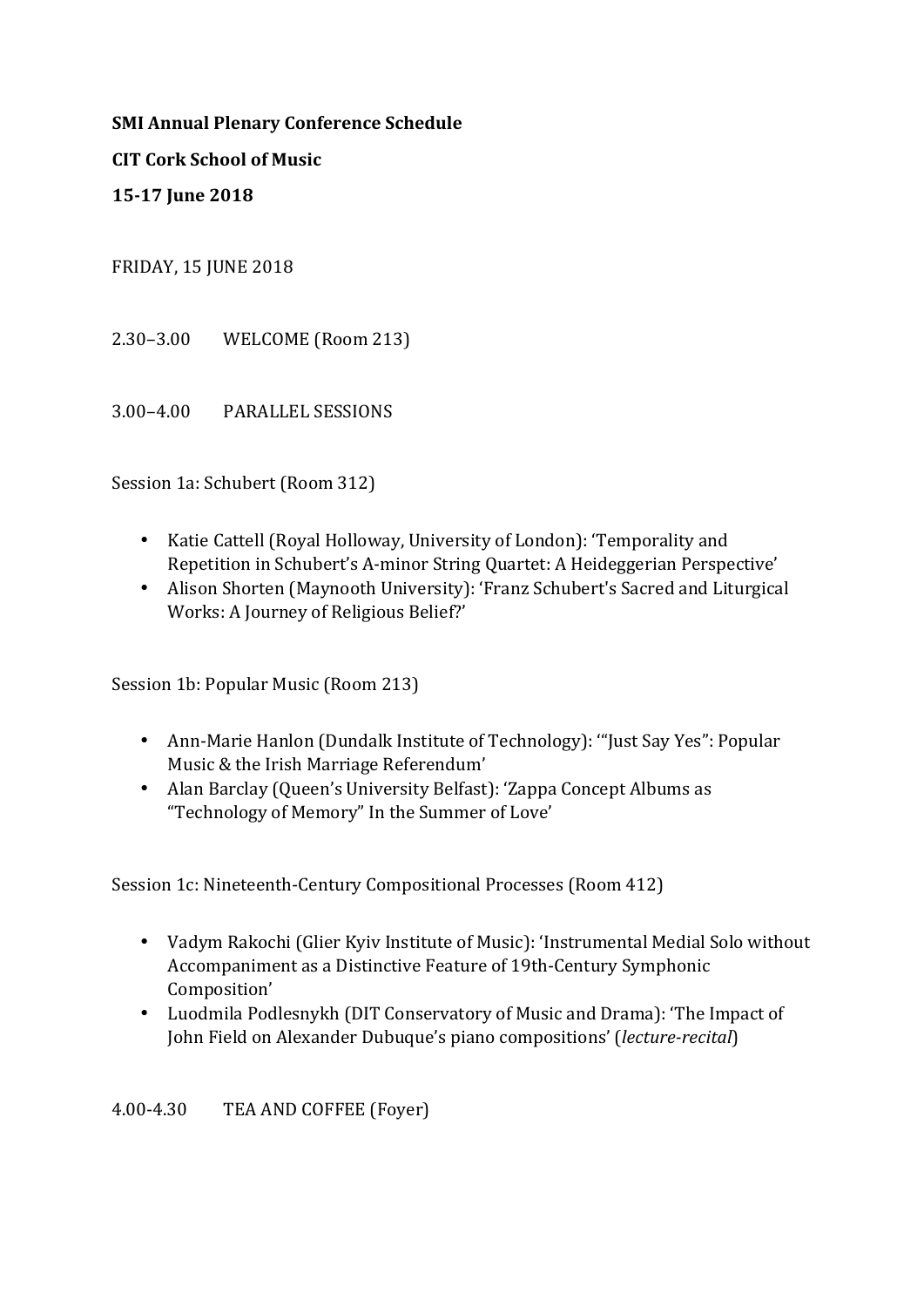### 4.30-6.00 PARALLEL SESSIONS

Session 2a: Eighteenth-Century Music (Room 213)

- Federico Furnari (University of Sheffield): 'A Rediscovered cantata by Giovanni Battista Serini'
- Anne-Marie O'Farrell (DIT Conservatory of Music and Drama/Maynooth University): 'From Four Strings to Thirty-Four: Editing and performing Bach's sixth cello suite for lever harp'
- Maria Borghesi (Deutsches Historisches Institut, Rome): '1985 in Italy: Debates on HIP and the Role of J.S. Bach's Reception'

Session 2b: Opera in Britain and Ireland (Room 312)

- Ciara Conway (Queen's University, Belfast): 'John O'Keeffe and William Shield's Fountainbleau; or, Our Way in France (1784)'
- Rachel Talbot (DIT Conservatory of Music and Drama): 'The "true female paradise": strong female characters and Irish identity in the operas of Kane O'Hara'
- Maria McHale (DIT Conservatory of Music and Drama): "The Operatic Problem": issues of national opera in Britain and Ireland, 1900-1922'

Session 2c: Twentieth/Twenty-first-Century Music (Room 412)

- Aylish Kerrigan (Independent Scholar): '*Where She Lies* Rediscovering Henry Cowell's Vocal Music' (*lecture-recital*)
- Eoin Flood (DIT Conservatory of Music and Drama): 'The reasons for, and methods of revealing, the latent African influences in the music of Cuban composer Leo Brouwer (1939–present)'

6.15 OPENING RECEPTION (Fover)

\_\_\_\_\_\_\_\_\_\_\_\_\_\_\_\_\_\_\_\_\_\_\_\_\_\_\_\_\_\_\_\_\_\_\_\_\_\_\_\_\_\_\_\_\_\_\_\_\_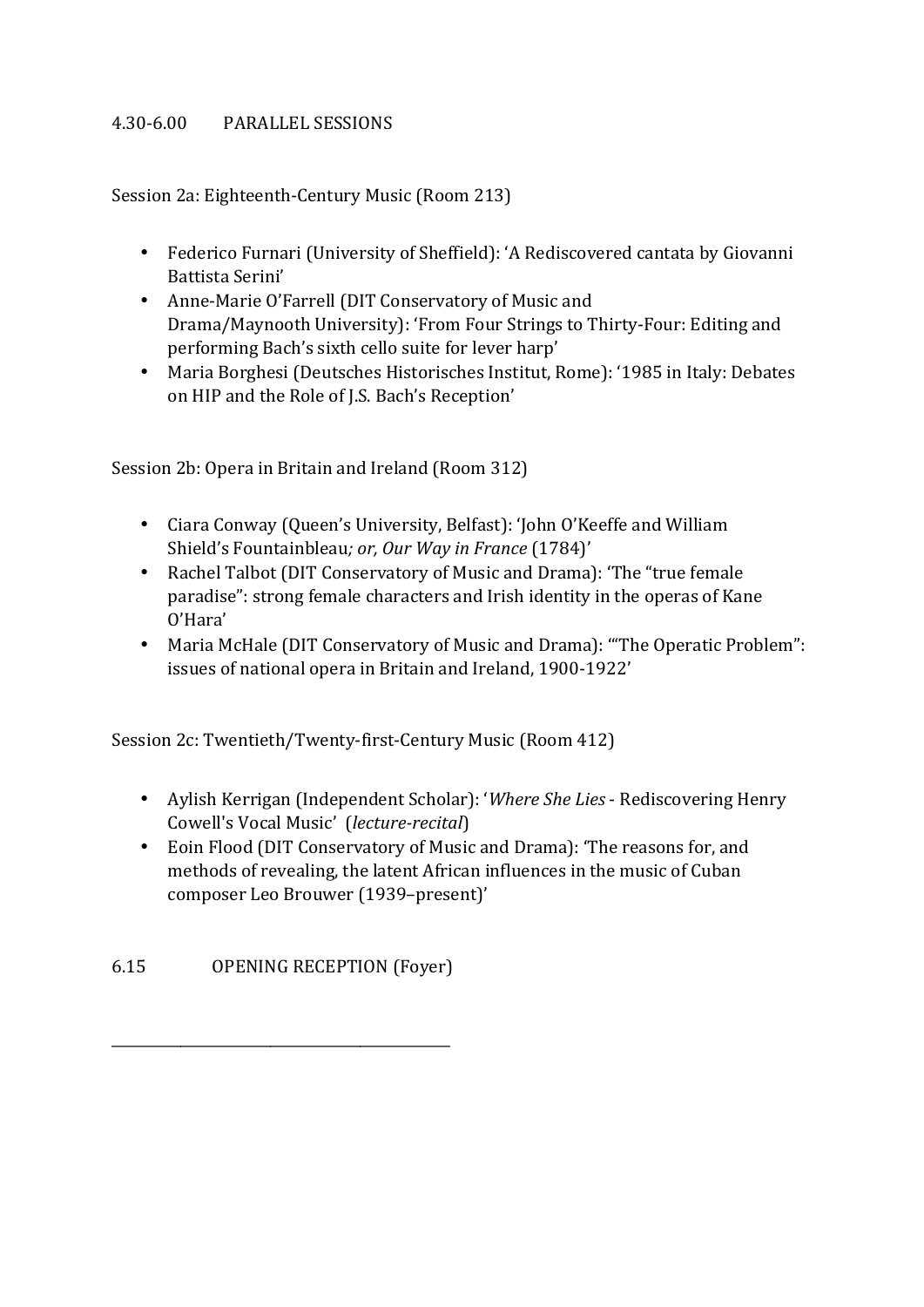#### SATURDAY, 16 JUNE 2018

### 9.30-11.00 PARALLEL SESSIONS

Session 3a: Evidence, Morals and Post-truth Dilemmas in Musicology (Room 213)

- Joe Kehoe (DIT Conservatory of Music and Drama): 'The Inaugural Concert of the Radio Éireann Symphony Orchestra in 1948: Commemoration, Memory, Evidence'
- Michael Whitten (Queen's University, Belfast): 'Moralising Taste: Historical and Ethical Considerations'
- Wolfgang Marx (University College Dublin) 'Critiquing Oneself Back into Business? Post-Factual Narcissism in Musicology'

Session 3b: Irish Art Music (Room 312)

- Adèle Commins (Dundalk Institute of Technology): 'Leaping Leprechauns and a Rollicking Reel: Stanford *Four Irish Dances*'
- Ita Beausang (Independent Scholar): "'fit for performance" Ina Boyle's Symphony no. 2'
- Sarah Burn (Independent scholar): 'A.J. Potter and his music: new perspectives on his life, words and music'

Session 3c: Music and Film (Room 412)

- Laura Anderson (Maynooth University): 'Musique concrète for a New Wave Mystery: The Disruptive Sound Design of *Paris nous* appartient'
- Ciarán Crilly (University College Dublin): 'Light and Shadow: Strategies of *Chiaroscuro* in the Music of Bernard Herrmann'
- Danijela Kulezic-Wilson (University College Cork): 'The Erotics of Cinematic Listening'

11.00-11.30 TEA AND COFFEE (Foyer)

11.30-1.00 PLENARY SESSION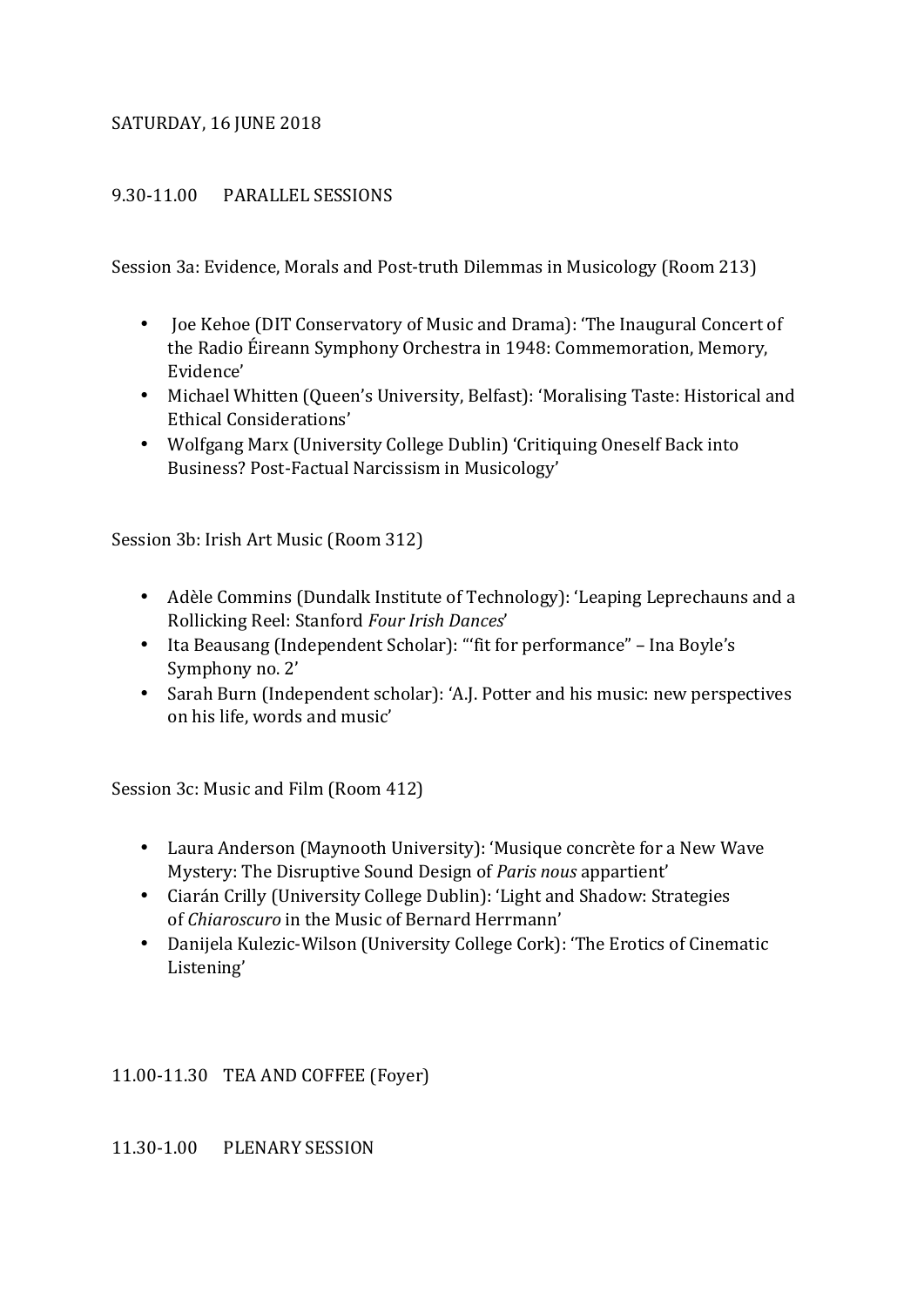# 11.30-1.00 Plenary Session (Room 412)

National Forum for Music Performance Research in Ireland

- Una Hunt (DIT Conservatory of Music and Drama): 'Creating a blueprint framework through the presentation of Balfe's operetta, *The Sleeping Queen'*
- Denise Neary (Royal Irish Academy of Music): 'Music performance research an international perspective'
- Cliona Doris (DIT Conservatory of Music and Drama): 'Context, reception and performance of Boydell's "A Pack of Fancies for a Travelling Harper" (1970)'
- Gabriela Mayer (CIT Cork School of Music): 'Rhetorical and linguistic influences in solo piano music, from Mozart to Liszt'

# 1.00–2.00 LUNCH (Foyer)

# 2.00-4.00 PARALLEL SESSION

Session 4a: Music Pedagogy (Room 213)

- Gemma O'Herlihy (CIT Cork School of Music): 'Action Research in the Piano Lab: Developing Ear-Playing Skills in Beginner Pianists'
- Rhoda Dullea (University College, Cork): 'Non-formal teaching approaches in Canadian Opera Company's opera summer camp programme for adolescents'
- Alan Taylor (University of London): 'Teaching collaborative skills in composition - the stimulus of theory'

Session 4b: Music and the Church (Room 312)

- Eleanor Jones-McAuley (Trinity College Dublin): 'Singing the Lord's song in a strange land: church music and the Huguenot community in eighteenth-century Dublin'
- Kerry Houston (DIT Conservatory of Music and Drama): 'As by law established': an assessment of how the rapidly changing political and social landscapes in nineteenth-century Ireland had a considerable impact on musical establishments at the Church of Ireland Cathedrals'
- Eleanor Giraud (University of Limerick): 'New perspectives on the early Dominican liturgy'
- David O'Shea (Trinity College Dublin): 'The old choir and the new: Peripatetic personnel in Dublin's four Anglican choral foundations, 1814–1900'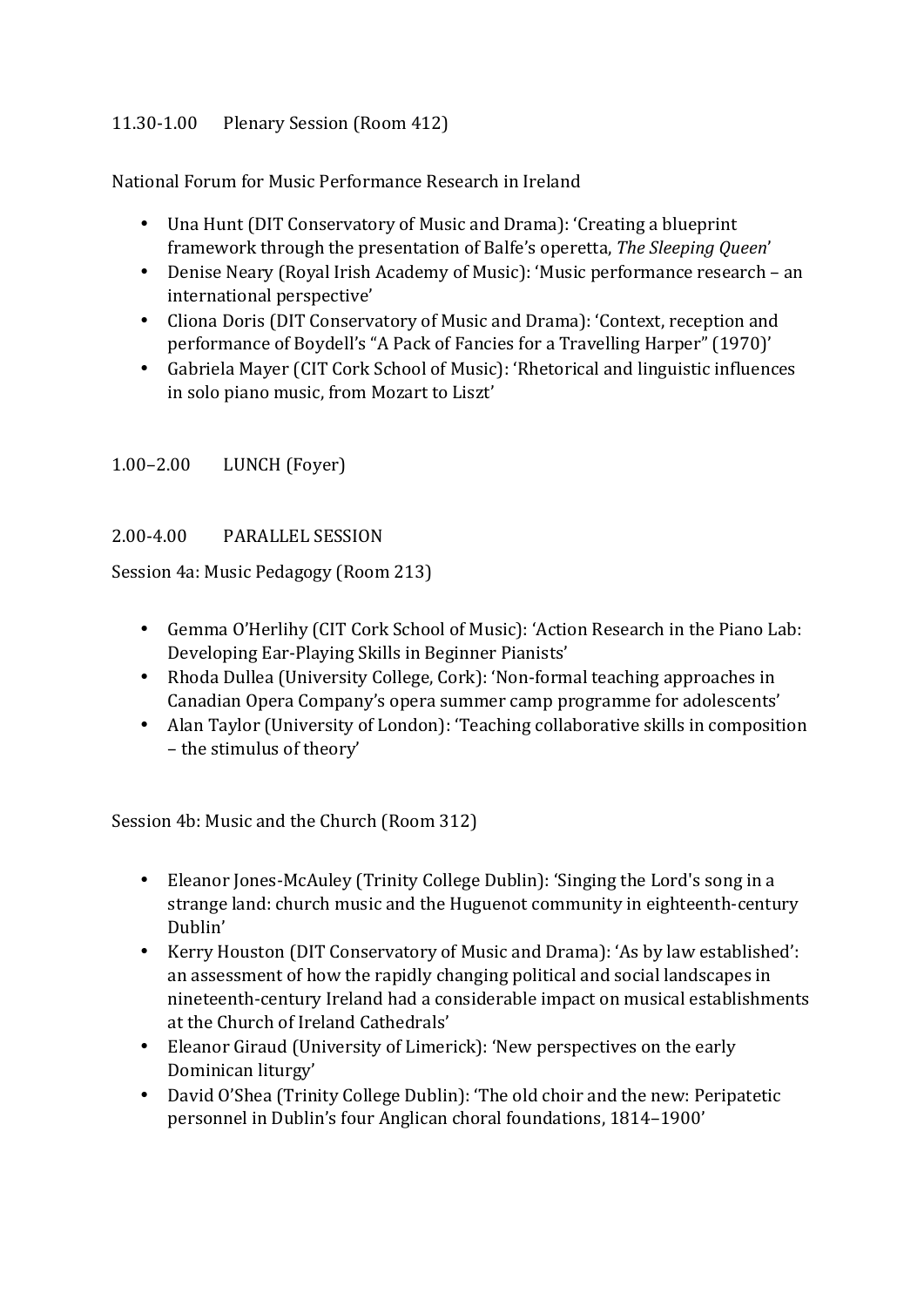Session 4c: Critical Perspectives in Traditional Music (Room 412)

- Daithí Kearney (Dundalk Institute of Technology): 'Grappling with "Celtic": William Marshall's 21st Century Struggles'
- Joanne Cusack (Maynooth University): 'A consideration of postfeminism in Irish traditional music with particular focus on the all-female band, The Bridies'
- Tes Slominski (Beloit College, Wisconsin): 'Embodiment, Ineffability, and "The Music Itself" in Irish Traditional Music'
- Stephanie Ford (Maynooth University): 'Merging traditions: negotiating the socio-historical discourse of traditional music and art music in 20<sup>th</sup> century Ireland'

| $4.00 - 4.30$ | TEA/COFFEE (Foyer)                                                                       |
|---------------|------------------------------------------------------------------------------------------|
| 4.30-5.30     | CONCERT: Lecture recital (Stack Theatre)                                                 |
|               | R. Larry Todd, piano (Duke University)<br>Katharina Uhde, violin (Valparaiso University) |
| $5.45 - 6.15$ | AGM of the Society for Musicology in Ireland (Room 412)                                  |
| $6.30 - 7.30$ | <b>KEYNOTE LECTURE (Room 217)</b>                                                        |
|               | Lorraine Byrne Bodley (Maynooth University)                                              |
|               | Peter Franklin (Emeritus Professor, St Catherine's College, Oxford)                      |
| 8.30          | CONFERENCE DINNER (Jacobs on the Mall, South Mall)                                       |

\_\_\_\_\_\_\_\_\_\_\_\_\_\_\_\_\_\_\_\_\_\_\_\_\_\_\_\_\_\_\_\_\_\_\_\_\_\_\_\_\_\_\_\_\_\_\_\_\_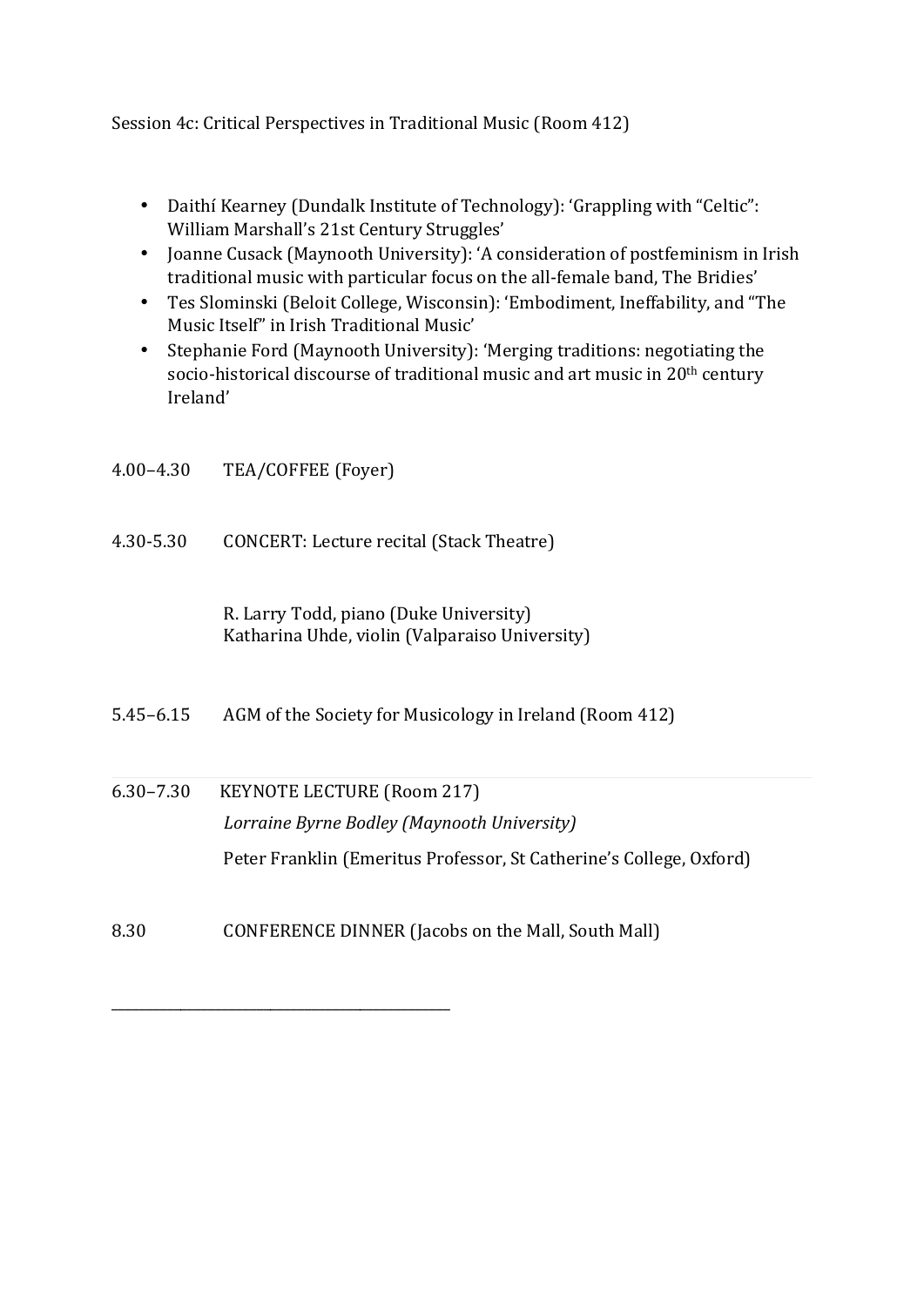### **SUNDAY, 17 JUNE 2018**

#### 9.30–11.00 PARALLEL SESSIONS & WORKSHOP

Session 5a: Reinterpreting Debussy and Shostakovich (Room 213)

- Gregory Marion (University of Saskatchewan): 'Whither the toys? Debussy's *La boîte à joujoux*'
- Adam Behan (University of Cambridge): 'The Finale of Shostakovich's Symphony No. 5: Political Meaning and/through Performance'

10.30-11.00: WORKSHOP (Room 213)

• Bryan Whitelaw (Queen's University, Belfast): 'Yoga and Mindfulness for Academic Stress Response'

Session 5b: Nineteenth-century Music (Room 312)

- Barbora Kubečková (Palacký University Olomouc, Czech Republic): 'Nineteenth Century Prague as a songs centre in comparison to Berlin and Vienna'
- Nicolás Puyané (Maynooth University): 'Exploring textual fluidity and revision processes in three of Liszt's Lieder'

Session 5c: Jazz in Ireland Pre and Post-Independence (Room 412)

- Ruth Stanley (CIT Cork School of Music): 'Is the "Jazz" Immoral?': The reception and evolution of Jazz in pre- and post-partitioned Ireland'
- Eileen Hogan (University College Cork): 'Fag-smoking, jazz-dancing, lip-sticking flappers': Racialised and sexualised constructions of jazz in Ireland in the postindependence era'
- Damian Evans (DIT: Research Foundation for Music in Ireland): 'Harlem comes to Ballyjamesduff': The changing reception of jazz in Ireland post 1940'

11.00–11.30 TEA/COFFEE (Foyer)

11.30–1.00 PARALLEL SESSIONS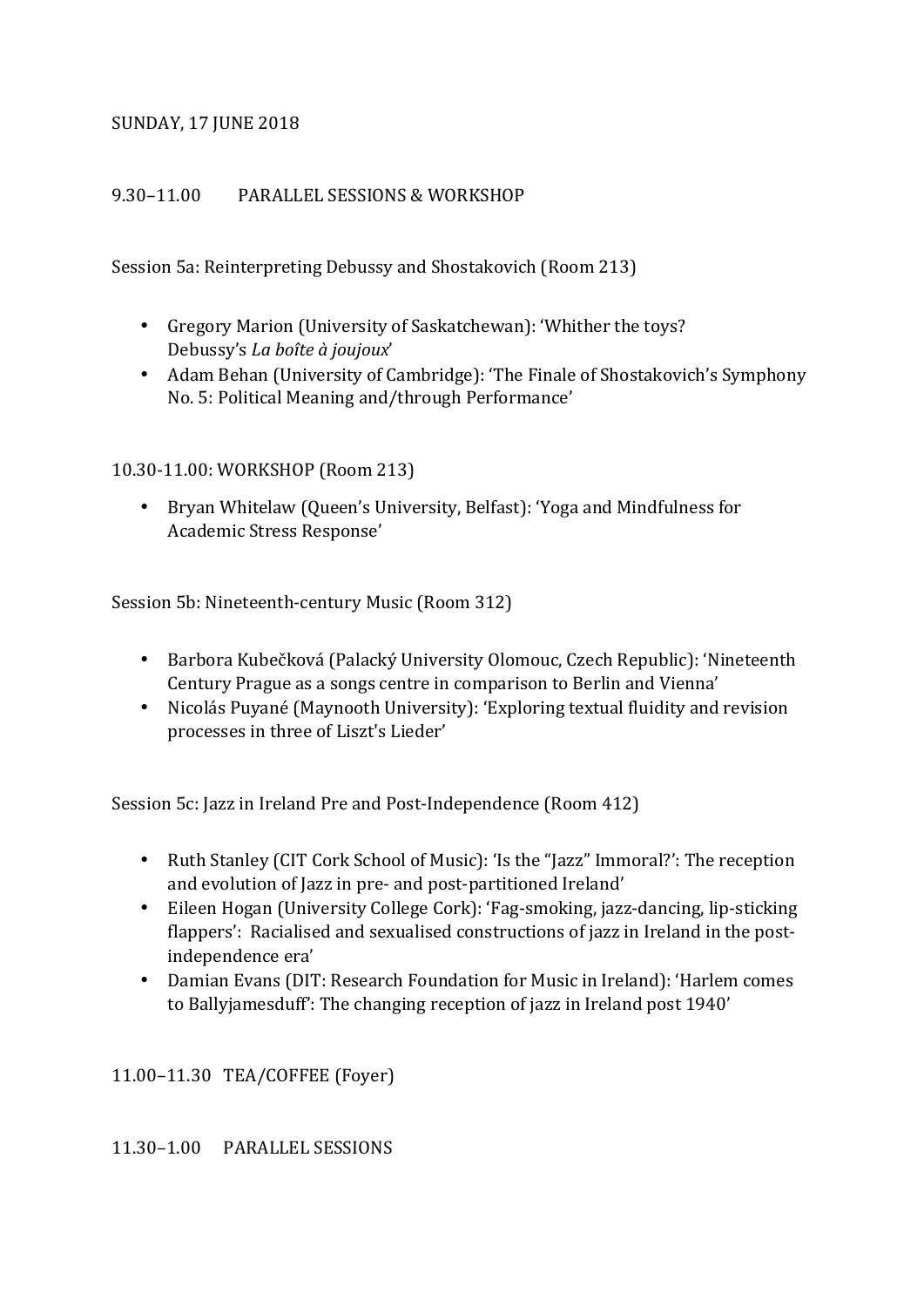Session 6a: Nineteenth and Twentieth Century Cultural Centres (Room 213)

- Anne Stanyon (University of Leeds): 'Arthur Sullivan Conducts ... a re-evaluation of a ruined reputation'
- Alexandre José de Abreu (Independent Scholar?) 'The Haydn Club, cultural clubs and musical societies in the city of São Paulo: stepping into Modernity'

Session 6b: Evolving Trends in Traditional Music (Room 312)

- Zoila Martínez Beltrán (University Complutense, Madrid): 'The Irish sound of roses: Maria Barrientos and other XXth century recordings of 'Tis *the Last Rose of Summer*'
- Ellie NícFhionnghaile (Dundalk Institute of Technology): 'The Wireless and the Box: Representation of Donegal Musical Traditions in Broadcasting Media in latter 20th Century'
- Helen Lawlor (Dundalk Institute of Technology): 'Women and music in Irish harping'

Session 6c: Influences in Contemporary Instrumental Music (Room 412)

- Darach O' Laoire (DIT Conservatory of Music and Drama): 'Chromaticism:-France's gift to Jazz?'
- Georgina Hughes (University College Dublin): 'Cultural Conditioning Versus Self-Determination: Dame Evelyn Glennie and the Experience of Listening'
- Julie Maisel (DIT Conservatory of Music and Drama): 'Selected Flute Works of Luigi Zaninelli' (*lecture-recital*)

1.00-2.00 LUNCH (Foyer)

2.00–3.00 PARALLEL SESSIONS 

Session 7a: Eighteenth-century Song and Dance (213)

- Cathal Twomey (Maynooth University): "Cleveland to Handel in Galloping Measures": The First Century of the English Dactyl Song'
- Michael Lee (Trinity College, Dublin): 'Crossing borders with borrowed tunes: dancing the chaconne in the English *Rinaldo and Armida*'